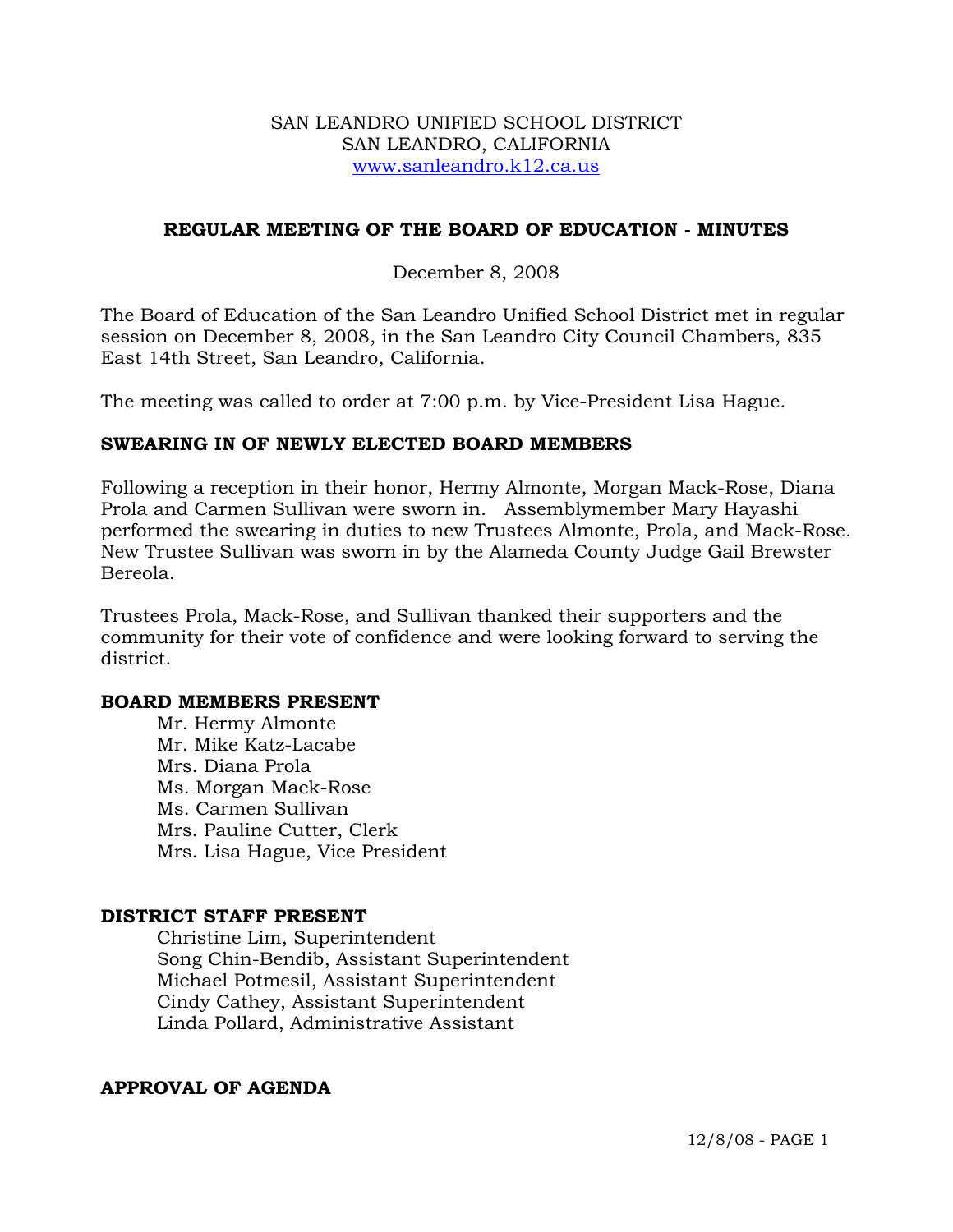On a motion made by Mrs. Cutter and seconded by Mr. Katz, the Board approved the agenda for the regular meeting of December 8 2008, by a 7-0 vote.

### **PUBLIC TESTIMONY ON NON-AGENDA ITEMS**

- Stephen Cassidy offered his appreciation and good wishes to the new board, as they face the many challenges and opportunities ahead. He also recognized the Superintendent, Cabinet, and District staff, as well as Amy Furtado and Jon Sherr.
- Jon Sherr, SLTA President, thanked the outgoing Board members for their dedicated service, and welcomed the newly installed members to the Board.

# **REORGANIZATION OF THE BOARD**

Election of President of the Board of Education for 2008/2009

Vice President Hague explained that each year the Board holds an annual organizational meeting to elect a president, vice president and clerk from its members, adding that per Board Bylaws 9100 (a), Annual Organizational Meeting, "prior to serving as Board President, members must have completed the California School Board Association's (CSBA) Board Presidents' Workshop." Having said that, it was noted that Trustees Cutter and Katz were the only members eligible to serve in that office; however, Mrs. Cutter declined being nominated.

On a motion made by Ms. Morgan Mack-Rose and seconded by Mrs. Cutter, Mr. Katz was nominated for the position of President of the Board.

Ballots were distributed, collected and read. Mr. Katz was elected to the office of President of Board for 2008/2009 by a 7-0 vote.

# Election of Vice President of the Board of Education for 2008/2009

On a motion made by Mrs. Cutter and seconded by Ms. Sullivan, Mrs. Hague was nominated for the office of Vice President.

On a motion made by Mr. Katz and seconded by Mr. Almonte, Ms. Prola was nominated for the office Vice President.

Ballots were distributed and collected and the votes were read: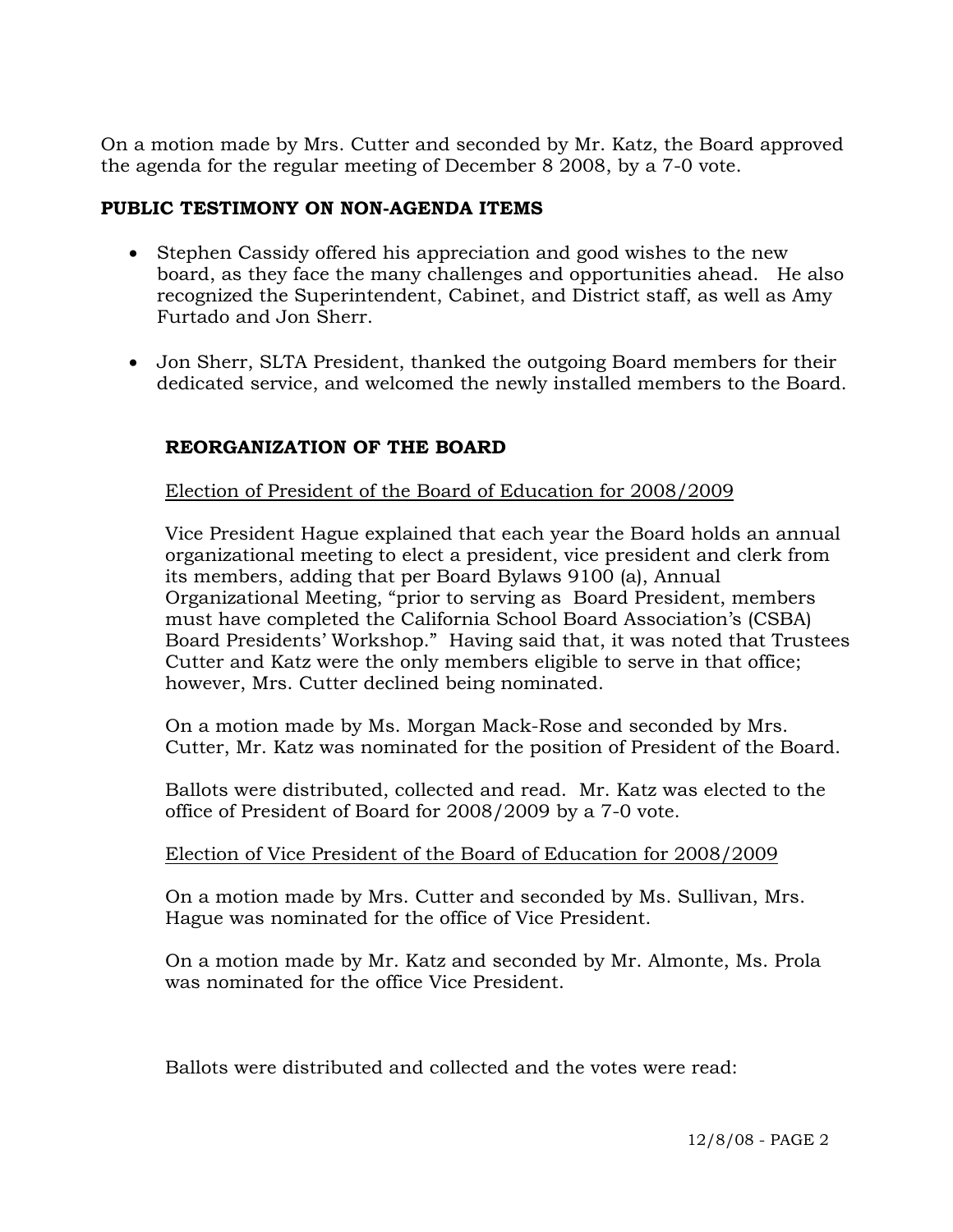- Almonte, Katz, Mack-Rose, Prola voting for Prola
- Cutter, Hague, Sullivan voting for Hague

By a 4-3 vote, Mrs. Prola was elected to the office of Vice President of the Board of Education for 2008/2009.

# Election of Clerk of the Board of Education for 2008/2009

On a motion made by Mrs. Prola and seconded by Mrs. Hague, Pauline Cutter was nominated for the office of clerk.

Ballots were distributed, collected and the votes were read. Mrs. Cutter was elected to the office of Clerk of the Board of Education for 2008/2009 by a 7-0 vote.

### **CONFERENCE ITEM**

### General Services

1.1-CF California School Boards Association (CSBA) Delegate Assembly Nominations

> The Board discussed and considered nominating interested candidates to the California School Board Association (CSBA) Delegate Assembly.

Mrs. Cutter reiterated the nomination process for interested candidates to the CSBA Delegate Assembly including that all nominees must submit a required biographical sketch, that the delegate serves two-year terms, and is required to attend two Delegate Assembly meetings each year (at their own expense), one in May prior to CSBA's Legislative Action Conference in Sacramento and one preceding the CSBA Annual Education Conference in November/December.

On a motion made by Ms. Prola and seconded by Mrs. Cutter, the Board nominated Morgan Mack-Rose as delegate to the California School Board Association (CSBA) Delegate Assembly beginning April 1, 2009, through March 31, 2011, by a 7-0 vote.

# **ADDITIONAL SUGGESTIONS AND COMMENTS FROM BOARD MEMBERS**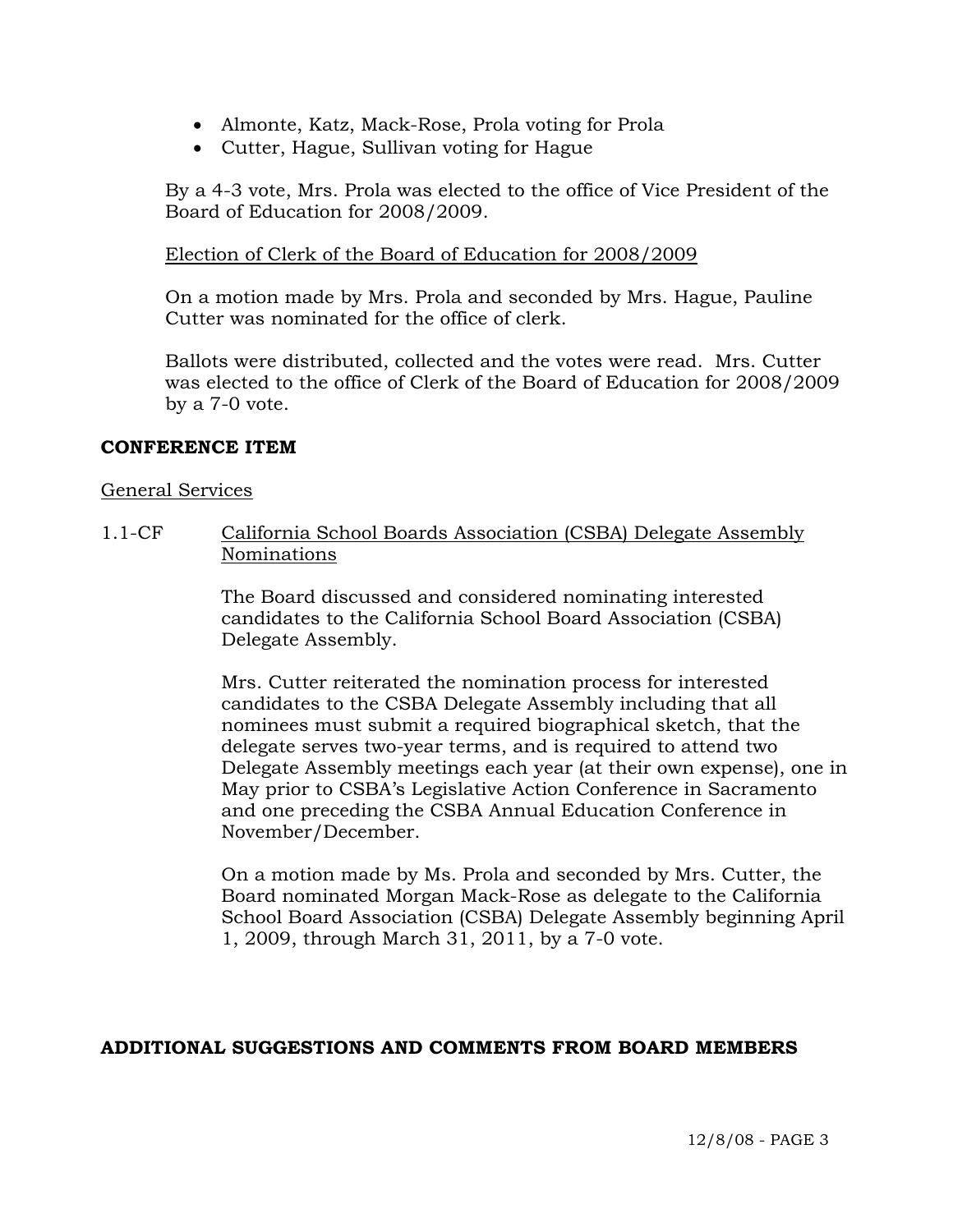- Mr. Almonte thanked all of his supporters of his candidacy, reading a prepared speech outlining his vision for the District.
- Mr. Katz thanked Mr. Cassidy for his service to the Board, the new members for deciding to serve and the voters for embracing change.